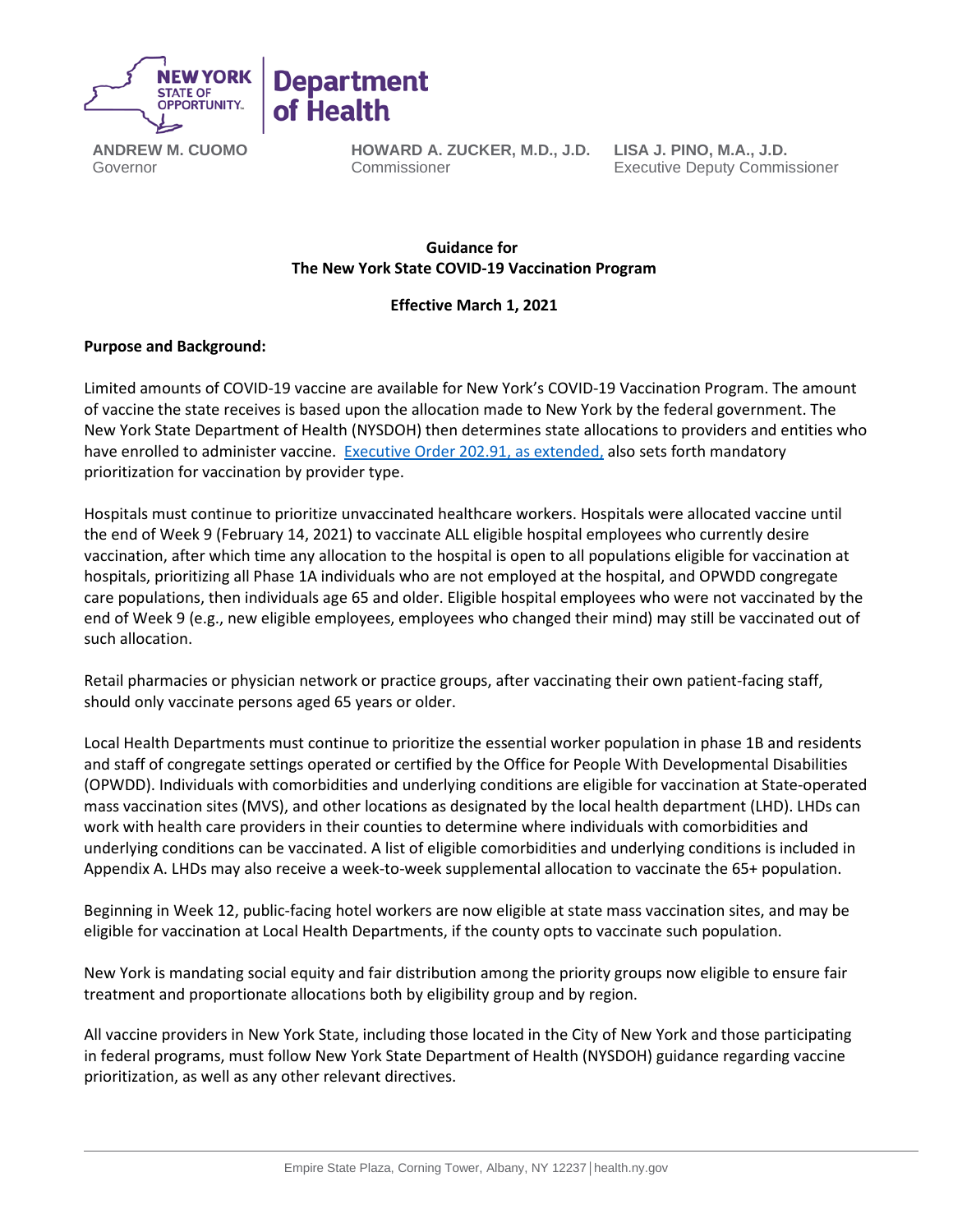## **Eligible individuals:**

Appendix A summarizes populations eligible to be vaccinated.

## **Vaccine Provider Responsibilities:**

- COVID-19 vaccine must be given according to the prioritization plan established by the NYSDOH. The vaccine cannot be used for any other populations or groups other than those listed as eligible in NYSDOH guidance.
- All facilities, entities, and practices receiving vaccine doses have an obligation to quickly utilize all doses, per New York's "Use it or Lose it" policy and [Executive Order 202.88.](https://www.governor.ny.gov/news/no-20288-continuing-temporary-suspension-and-modification-laws-relating-disaster-emergency) If any vaccine is not administered within seven days of receipt, remaining doses may be removed, and entities may not be allocated future vaccine doses.
- Any provider or entity not on track to administer all received doses to eligible populations within the week of receipt, must notify the state no later than the fifth day after receipt, at [CovidVaccineNotUsed@health.ny.gov,](mailto:CovidVaccineNotUsed@health.ny.gov) pursuant to [Executive Order 202.88.](https://www.governor.ny.gov/news/no-20288-continuing-temporary-suspension-and-modification-laws-relating-disaster-emergency)
- Vaccine cannot be redistributed to another facility, provider, practice, or department without prior approval and consent of the NYSDOH. Facilities needing to redistribute vaccine must submit a [completed redistribution form](https://coronavirus.health.ny.gov/system/files/documents/2021/01/vaccine_redistribution_guidance.pdf) t[o COVIDVaccineRedistribution@health.ny.gov](mailto:COVIDVaccineRedistribution@health.ny.gov) and must not redistribute until NYSDOH approval.
- A provider may transport vaccine to another location for the purpose of holding a limited duration vaccination clinic without prior approval from the NYSDOH; if the provider is administering the doses and reporting doses administered against their own inventory in NYSIIS, all unused vaccine must be transported back to the original location at the conclusion of the clinic that day. The provider must retain possession and control of the vaccine for the duration of the transport and administration.
- Those who are administering the vaccine should be prioritized to receive vaccine as soon as doses are available.
- All providers must keep a daily list of "standby" eligible individuals to be notified of open appointments for vaccine administration on short notice. As soon as providers are aware that there are more doses than people to be vaccinated, "standby" eligible individuals should be called, or other steps must be taken to bring additional eligible recipients to the facility or clinic before the acceptable use period expires. Standby lists must include eligible individuals for first and second doses. (See page 3 for further guidance.)
- Providers should not prefill more syringes than they can use within one hour. Prefilled syringes must be used within 6 hours of filling. Excess prefilling can lead to waste if a clinic must end early or an excessive number of recipients fail medical screening or do not show up for their appointment. Please see [Guidance on Use of COVID-19 Vaccine Doses Remaining at End of Day or Clinic for Providers](https://coronavirus.health.ny.gov/system/files/documents/2021/01/guidance_about_to_expire_remaining_doses_of_covid_19_vaccine011321.pdf)  Participating in [the New York State COVID-19 Vaccination Program](https://coronavirus.health.ny.gov/system/files/documents/2021/01/guidance_about_to_expire_remaining_doses_of_covid_19_vaccine011321.pdf) for more information.
- All facilities or practices are required to track vaccine uptake among their staff and must furnish uptake data to the NYSDOH via HERDS survey, or as part of the NYS Vaccine Tracker.

Each facility that receives vaccine: 

- **MUST ensure that for each individual they vaccinate:**
	- o The individual displays evidence of completed NYS [COVID-19 Vaccine Form](https://forms.ny.gov/s3/vaccine) and attestation,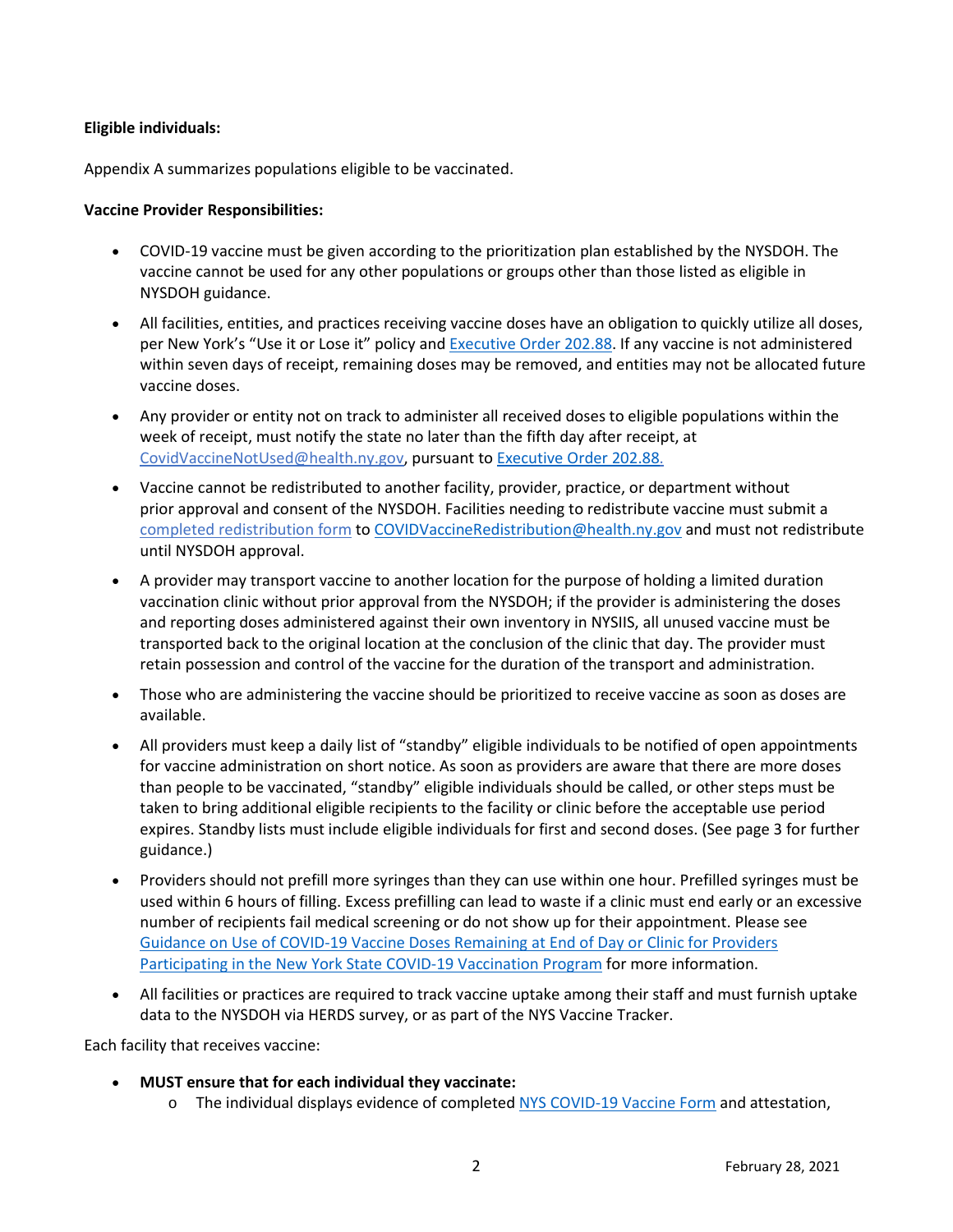- o The individual displays proof of eligibility, and
- o The provider reports all relevant information in the NYS Vaccine Tracker and NYSIIS/CIR, as applicable.
- Will be notified about how much vaccine will be received.
- Must use all vaccine doses in the week received by rapidly deploying it to the eligible populations.
- Must prioritize which of their own staff receives vaccination first (if you are a new provider).
- Must prioritize vaccinating those who are administering the vaccine (if you are a new provider).
- May be required to schedule and accommodate other priority populations for vaccination within the facility.
- All vaccine administered must be reported, using the New York State Immunization Information System (NYSIIS) or the Citywide Immunization Registry (CIR) in New York City, within 24 hours of administration.
- Vaccine Administrators **must also report additional information on all those vaccinated on a daily basis** using th[e COVID-19 Vaccine Tracker.](https://forms.ny.gov/s3/COVID-Vaccine-Tracker)

## **Vaccinating individuals from outside your facility or practice:**

The NYSDOH will clearly communicate to all facilities or practices as to the allocation of vaccine (e.g. if a certain vaccine allocation is for the purpose of vaccinating individuals outside of the facility or practice). If you are unsure as to the intended priority population for any vaccine allocation, you should email the NYSDOH at [COVID19Vaccine@health.ny.gov.](mailto:COVID19Vaccine@health.ny.gov) All providers must ensure that all individuals they are vaccinating are eligible to receive the vaccine as required by **Executive Order 202.86** and this guidance.

## **The Second COVID-19 Vaccine Dose**:

The second dose must be administered 21 days (Pfizer-BioNTech vaccine) or 28 days (Moderna vaccine) after the first dose. To facilitate this, all providers **must** schedule the second dose appointment for recipients **at the time the first dose is administered**. Those who receive the vaccine must return to the same location to receive the second dose, unless NYSDOH approves an alternative due to extenuating circumstances. Individuals must receive two doses of the same vaccine (e.g., you must receive two doses of the Pfizer-BioNTech vaccine or two doses of the Moderna vaccine). They are **not** interchangeable. Please see [Guidance for Administration of the](https://coronavirus.health.ny.gov/guidance-administration-second-dose)  [Second Dose of COVID-19 Vaccine](https://coronavirus.health.ny.gov/guidance-administration-second-dose) for additional information regarding administration of the second dose.

**Do not reserve first dose vaccine for the second dose.**A second dose allocation will be shipped to your facility in time for administration of the second dose at the required interval. **The vaccine included in the second shipment must be reserved for second doses.**Facilities will be notified of the timing and quantity of the second dose shipment so that it can be separated from first doses in your inventory.

New York State has adopted the Centers for Disease Control's (CDC's) Vaccine Inventory Management Guidance [\(https://www.cdc.gov/vaccines/covid-19/vaccine-inventory-management.html\)](https://www.cdc.gov/vaccines/covid-19/vaccine-inventory-management.html).This guidance requires providers, on a weekly basis, to review all missed appointments, as well as any other reason for a second dose to be unused after 42 days, and to repurpose any remaining doses as first doses.

Frozen second doses that are not beyond the 42-day window for scheduled administration must NOT be used as first doses. The only second doses that may be administered as first doses are those doses that are approaching their expiration or beyond use date, and providers must follow the process outlined in the Second Dose Guidance.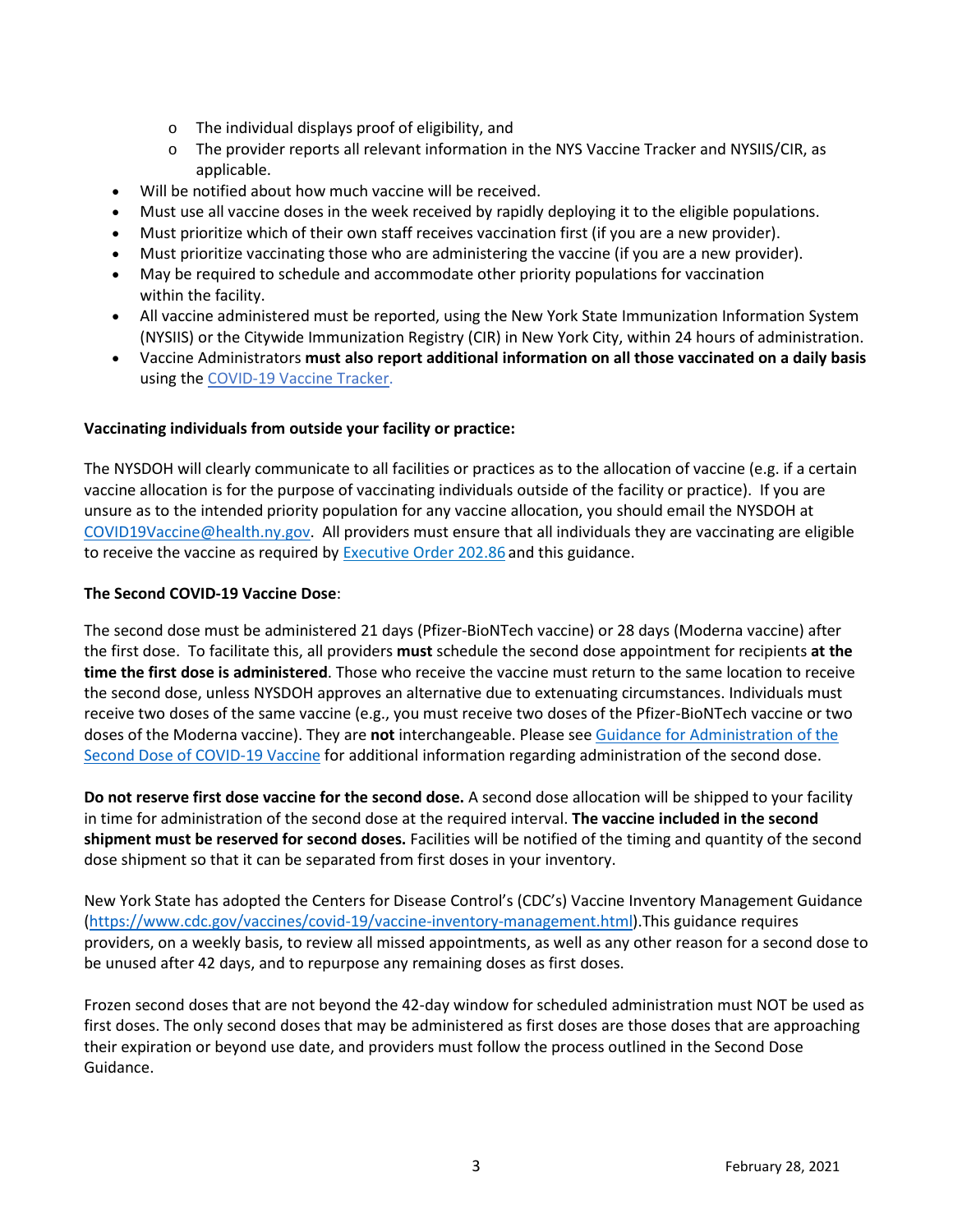Any frozen second doses that are currently beyond the 42-day window should immediately be used as first doses. The State is encouraging that individuals 65 plus be prioritized, however, these doses can be administered to any eligible individual in accordance with NYS Vaccine Program Guidance. If an individual requests a second dose after missing the 42-day window, they should still be administered such a second dose. There is no need to restart the series, pursuant to CDC guidance. Providers who have insufficient vaccine to administer a second dose that was delayed beyond the 42 DAY window should work with their Lead Hub Hospital, which maintains a second dose waiting list.

## **Extra Doses of Pfizer-BioNTech and Moderna:**

Vials of both Pfizer-BioNTech and Moderna may contain extra doses of vaccine. Vaccine administrators may use any extra vaccine that can be easily drawn up in a syringe to meet the dose requirements. Extra vaccine fluid from more than one vial **CANNOT** be combined to produce extra doses. This is particularly important because the vaccination doesn't contain preservatives. Enter all vaccines given into NYSIIS/CIR, including any additional vaccines given, however do not modify inventory in anticipation of extra doses. For additional information please see [Pfizer-BioNTech](https://coronavirus.health.ny.gov/system/files/documents/2020/12/pfizer_vaccine_guidance_doses.pdf) guidance and [Moderna](https://coronavirus.health.ny.gov/system/files/documents/2021/01/modernaextradosepackage.pdf) guidance for extra doses.

# **Remaining COVID-19 Vaccine Doses:**

All vaccine providers must plan accordingly to ensure every dose of vaccine is administered. Proper planning to avoid waste includes confirming the exact number of recipients from a priority population available to be vaccinated before drawing the first dose from a new vial.

All providers must keep a daily list of "stand by" eligible individuals to be notified for vaccine administration on short notice. As soon as providers are aware that there are more doses than people to be vaccinated, "standby" eligible individuals should be called, or other steps must be taken to bring additional eligible recipients to the facility or clinic before the acceptable use period expires. However, there may be times due to inclement weather, cancellations, or extra doses in vial, that there are doses of vaccine that remain at the close of business or the end of a vaccine clinic and no one from the priority population can come in before the doses expire. ("Stand by" lists must include individuals eligible for first and second doses.)

At these times and **only** under these circumstances, providers are authorized by the NYSDOH to administer vaccine first to other eligible individuals, and if no eligible individuals are able to be vaccinated, vaccinate any consenting adult. Providers must report any vaccine administered pursuant to this authority to NYS DOH. As an example, commercial pharmacists in this situation who had already vaccinated eligible populations, everyone public facing in the pharmacy department and the "stand by" list they can then move on to vaccinate any other eligible individual, rather than letting doses expire. This exception is **ONLY** for the purpose of ensuring vaccine is not wasted and must be reported to NYSDOH.

As the NYS COVID-19 Vaccination Program opens to more populations, the need for this exception should greatly diminish. If this exception is utilized, providers must:

- Require anyone receiving the COVID-19 vaccine to complete the [New York State COVID-19 Vaccine Form](https://forms.ny.gov/s3/vaccine) pursuant t[o Executive Order 202.86,](https://www.governor.ny.gov/news/no-20286-continuing-temporary-suspension-and-modification-laws-relating-disaster-emergency) as extended.
- Record any vaccine dose administered in NYSIIS/CIR within 24 hours of administration.
- Maintain a separate tracking sheet so that the amount of vaccine used for different groups is clearly documented, as well as to whom it was administered.
- Schedule a second dose at the time of administration.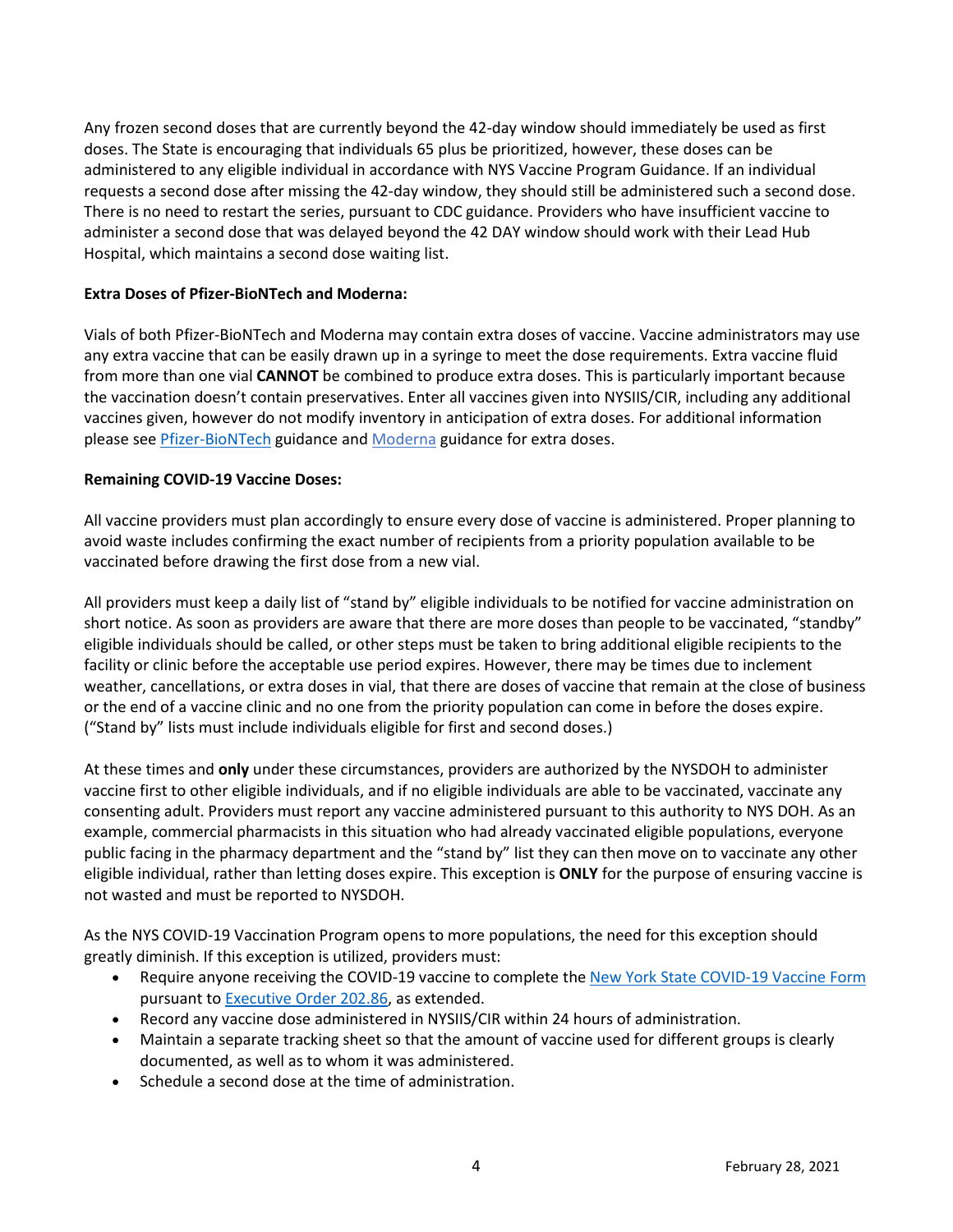Under all circumstances, providers must contact the local Department of Health to determine if any eligible individuals can be contacted to receive the vaccine before discarding any vaccine. **Mandatory Vaccine Form:**

All individuals receiving the COVID-19 vaccine **must** complete the [New York State COVID-19 Vaccine Form](https://forms.ny.gov/s3/vaccine) for the first dose, and attest that they are eligible to be vaccinated. Pursuant t[o Executive Order 202.86,](https://www.governor.ny.gov/news/no-20286-continuing-temporary-suspension-and-modification-laws-relating-disaster-emergency) as extended, practices, providers, and entities must confirm adherence to this requirement at the time of vaccine administration.

# **Proof of Occupation or Eligibility**:

Individuals being vaccinated **must** provide proof of eligibility.

If an individual is eligible due to their work or employment status, they must prove they work or are employed **in** the State of New York, regardless of where they reside. Additionally, if an individual resides in New York but is employed or works in another state, such individual must show proof of residence in New York and proof of work or employment, regardless of where such work or employment occurs.

Proof of work or employment may include:

- an employee ID card or badge,
- a letter from an employer or affiliated organization,
- a pay stub, depending on the specific priority status, or
- display proof of work via an application (e.g., Uber, Lyft, DoorDash, etc.).

If an individual is eligible due to their age, they must produce proof of age and proof of residence in New York. To prove New York residence, an individual must show:

- One of the following: State or government-issued ID; consulate ID (if New York address is displayed); Statement from landlord; Current rent receipt or lease; Mortgage records; or
- Two of the following: Statement from another person; Current mail; School records.
- For age, such proof may include:
	- Driver's license or non-driver ID;
	- Birth certificate issued by a state or local government;
	- Consulate ID;
	- Current U.S passport or valid foreign passport;
	- Permanent resident card;
	- Certificate of Naturalization or Citizenship;
	- Life insurance policy with birthdate; or
	- Marriage certificate with birthdate.

Alternatively, employers or organizations can provide a list of staff who meet the eligibility criteria for vaccination. Do not vaccinate any person who does not have proof of their occupation, age, or priority status, as applicable, as well as proof of residence or employment[. Executive Order 202.86](https://www.governor.ny.gov/news/no-20286-continuing-temporary-suspension-and-modification-laws-relating-disaster-emergency) imposes monetary penalties for any provider vaccinating an individual who has not certified eligibility or for whom the provider otherwise has knowledge the individual is not a member of a priority group.

Public-facing hotel workers are eligible beginning on March 1, 2021.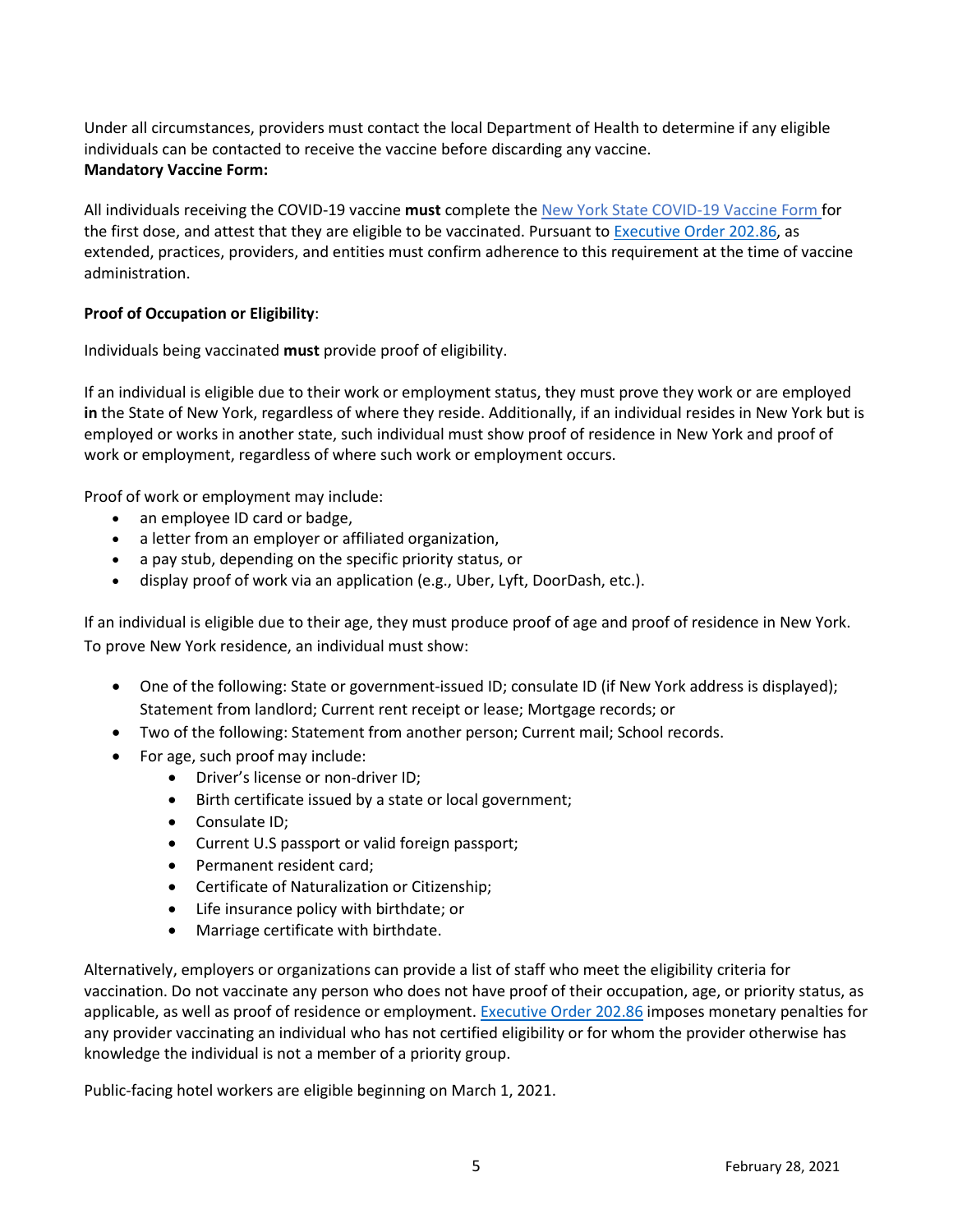For individuals with certain comorbidities or underlying conditions, at state-operated mass vaccination sites, any of the following proof is acceptable to prove eligibility:

- Doctor's Letter, or
- Medical Information Evidencing Comorbidity, or
- Signed Certification.

Local health departments are authorized to determine what forms, or combination thereof, of the proof options listed above, are required in their jurisdiction for this population. Providers must be aware of the LHD policy for proof of comorbidity and must require individuals being vaccinated to show proof consistent with such policy.

The Department of Health will audit local compliance with the above to ensure ALL providers are complying with the proof requirements in the jurisdiction.

The mandatory [New York State COVID-19 Vaccine Form](https://forms.ny.gov/s3/vaccine) includes a self-attestation regarding eligibility for vaccination and New York residence or employment in New York, which must be completed prior to vaccination.

#### **Vaccine Safety**:

Post-vaccination monitoring is an essential part of the COVID-19 vaccination program. The Centers for Disease Control and Prevention (CDC) is promoting and encouraging all those being vaccinated to participate in V-Safe, a smart-phone based application that will allow those vaccinated to enter their symptoms in the days after vaccination using text messaging. V-Safe also provides reminders for the second dose and telephone follow up for anyone who reports medically significant adverse events. V-Safe materials can be found at [http://www.cdc.gov/vsafe,](http://www.cdc.gov/vsafe) including a V-Safe information sheet. Please print out the information sheet and hand to each person vaccinated. You must report any adverse events that occur after vaccination to the Vaccine Adverse Events Reporting System (VAERS) a[t info@VAERS.org](mailto:info@VAERS.org) or by calling 1-800-822-7967.

#### **Equity**:

All workers who meet the eligibility criteria must be included, regardless of job title, location, or other status. For example, in a hospital, frontline workers include doctors, registered nurses, licensed practical nurses, certified nursing assistants, personal care assistants, environmental workers, ward clerks, dietary workers, and others who work on the same floor, ward, clinic or office and who have direct contact with COVID-19 patients must all be eligible for vaccination at the same time.

Effort must be made to do outreach to persons 65 years of age and older in all communities and settings. Persons in areas that have a high social vulnerability index are particularly vulnerable to COVID-19 and should be notified about how they can receive vaccine.

#### **Communicating the Plan:**

Please be sure to clearly communicate prioritization to all staff.  

This guidance is in effect from the date of issuance until it is updated, or additional guidance is issued by NYSDOH. For questions, please contact the New York State Department of Health, Bureau of Immunization at [COVID19vaccine@health.ny.gov.](mailto:COVID19vaccine@health.ny.gov)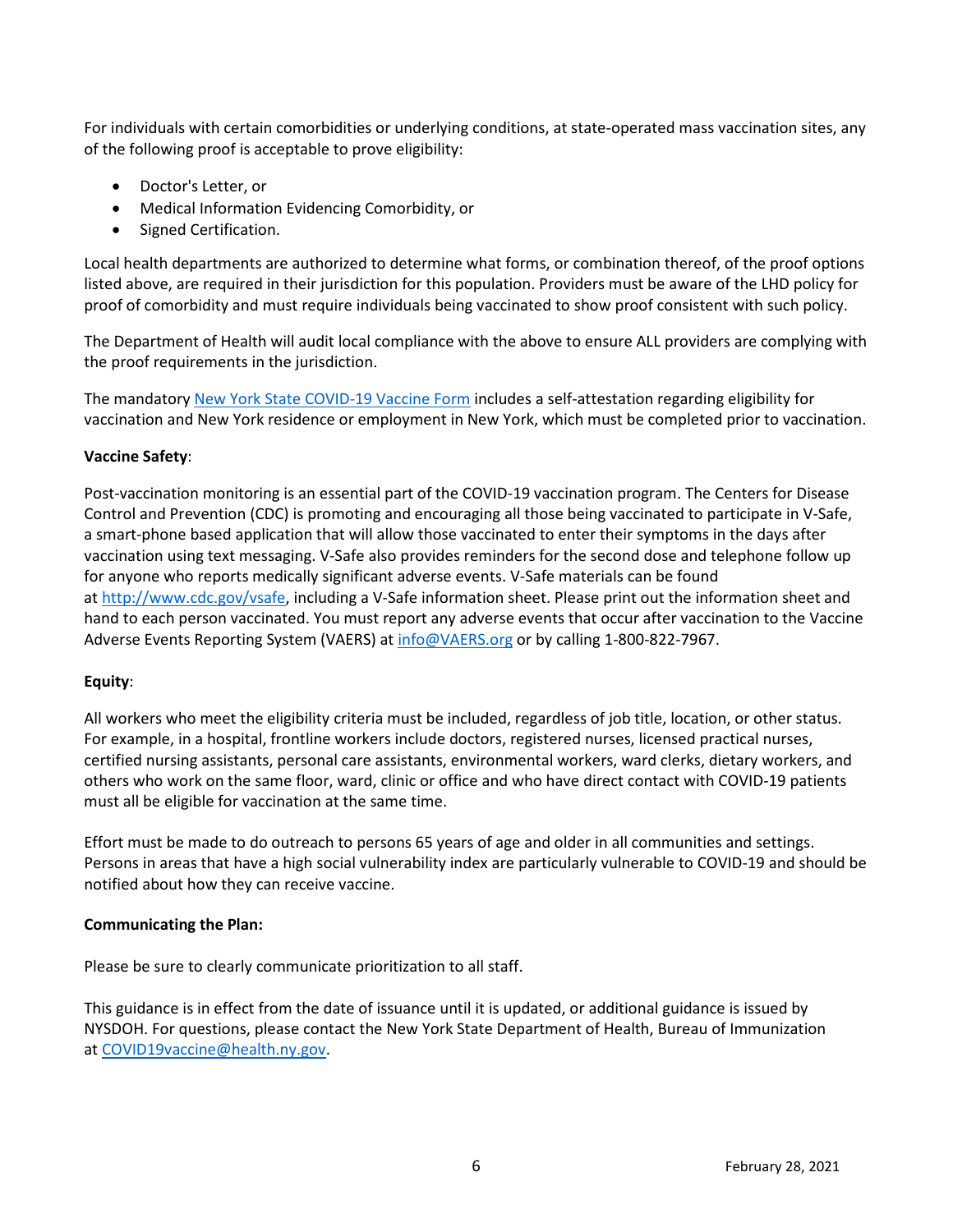# **New York State Vaccination Program Guidance Appendix A Priority Groups Eligible to be Vaccinated**

# **New Eligible Priority Groups for Week 12 (beginning Monday, March 1, 2021)**

## **Beginning March 1, public-facing hotel workers are eligible to receive COVID-19 vaccine.**

# **Individuals with one of the below comorbidities or underlying conditions are eligible to receive COVID-19**

**vaccine.** The list is subject to change as additional scientific evidence is published and as New York State obtains and analyzes additional state-specific data. Adults over the age of 16 with the following conditions due to increased risk of moderate or severe illness or death from the virus that causes COVID-19 are eligible:

- Cancer (current or in remission, including 9/11-related cancers);
- Chronic kidney disease;
- Pulmonary Disease, including but not limited to, COPD (chronic obstructive pulmonary disease), asthma (moderate-to-severe), pulmonary fibrosis, cystic fibrosis, and 9/11 related pulmonary diseases;
- Intellectual and Developmental Disabilities including Down Syndrome;
- Heart conditions, including but not limited to heart failure, coronary artery disease, cardiomyopathies, or hypertension (high blood pressure);
- Immunocompromised state (weakened immune system) including but not limited to solid organ transplant or from blood or bone marrow transplant, immune deficiencies, HIV, use of corticosteroids, use of other immune weakening medicines, or other causes;
- Severe Obesity (BMI 40 kg/m2), Obesity (body mass index [BMI] of 30 kg/m2 or higher but < 40 kg/m2);
- Pregnancy;
- Sickle cell disease or Thalassemia;
- Type 1 or 2 diabetes mellitus;
- Cerebrovascular disease (affects blood vessels and blood supply to the brain);
- Neurologic conditions, including but not limited to Alzheimer's Disease or dementia; and
- Liver disease.

## **Priority Groups Continuing to Be Eligible:**

- Healthcare Workers
	- o High-risk hospital and FQHC staff, including OMH psychiatric centers.
	- $\circ$  Health care or other high-risk essential staff who come into contact with residents/patients working in LTCFs and long-term, congregate settings overseen by OPWDD, OMH, OCFS and OASAS, and residents in congregate living situations, run by the OPWDD, OMH, OCFS and OASAS.
	- o Staff of urgent care provider.
	- o Staff who administer COVID-19 vaccine.
	- o All Outpatient/Ambulatory front-line, high-risk health care workers of any age who provide direct in-person patient care, or other staff in a position in which they have direct contact with patients (i.e., intake staff),
		- This includes, but is not limited to, individuals who work in private medical practices; hospital-affiliated medical practices; public health clinics; specialty medical practices of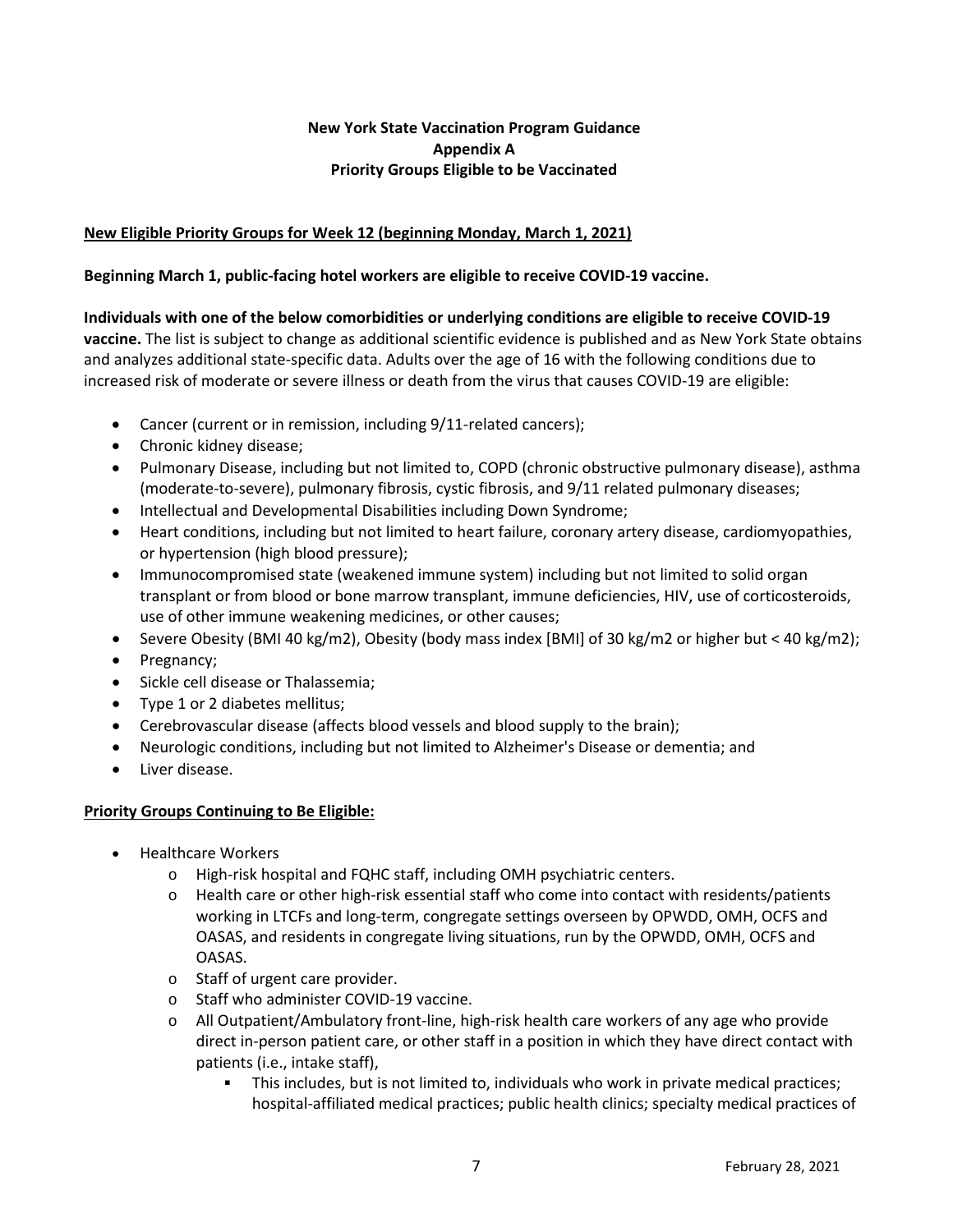all types; dental practices of all types; dialysis workers; diagnostic and treatment centers; occupational therapists; physical therapists; speech therapists; phlebotomists and blood workers; behavioral health workers; midwives and doulas; and student health workers.

- o All front-line, high-risk public health workers who have direct contact with patients, including those conducting COVID-19 tests, handling COVID-19 specimens and COVID-19 vaccinations.
- Certified NYS EMS provider, including but not limited to Certified First Responder, Emergency Medical Technician, Advanced Emergency Medical Technician, Emergency Medical Technician – Critical Care, Paramedic, Ambulance Emergency Vehicle Operator, or Non-Certified Ambulance Assistant.
- County Coroner or Medical Examiner, or employer or contractor thereof who is exposed to infectious material or bodily fluids.
- Licensed funeral director, or owner, operator, employee, or contractor of a funeral firm licensed and registered in New York State, who is exposed to infectious material or bodily fluids.
- Home care workers and aides, hospice workers, personal care aides, and consumer-directed personal care workers.

• Staff and residents of nursing homes, skilled nursing facilities, and adult care facilities.

New York residents age 65 and older $1$ 

- First Responder or Support Staff for First Responder Agency
	- o Fire
		- State Fire Service, including firefighters and investigators (professional and volunteer)
		- Local Fire Service, including firefighters and investigators (professional and volunteer)
	- o Police and Investigations
		- **State Police, including Troopers**
		- State Park Police, DEC Police, Forest Rangers
		- **SUNY Police**
		- **-** Sheriffs' Offices
		- County Police Departments and Police Districts
		- **EXECT:** City, Town, and Village Police Departments
		- **Transit of other Public Authority Police Departments**
		- State Field Investigations, including DMV, SCOC, Justice Center, DFS, IG, Tax, OCFS, SLA
	- o Public Safety Communications
		- Emergency Communication and PSAP Personnel, including dispatchers and technicians
	- o Other Sworn and Civilian Personnel
		- Court Officer
		- Other Police or Peace Officer
		- Support or Civilian Staff for Any of the Above Services, Agencies, or Facilities
- **Corrections** 
	- o State DOCCS Personnel, including correction and parole officers
	- o Local Correctional Facilities, including correction officers
	- o Local Probation Departments, including probation officers
	- o State Juvenile Detention and Rehabilitation Facilities
	- o Local Juvenile Detention and Rehabilitation Facilities

<span id="page-7-0"></span>**<sup>1</sup> Pharmacies are vaccinating only individuals from this population.**